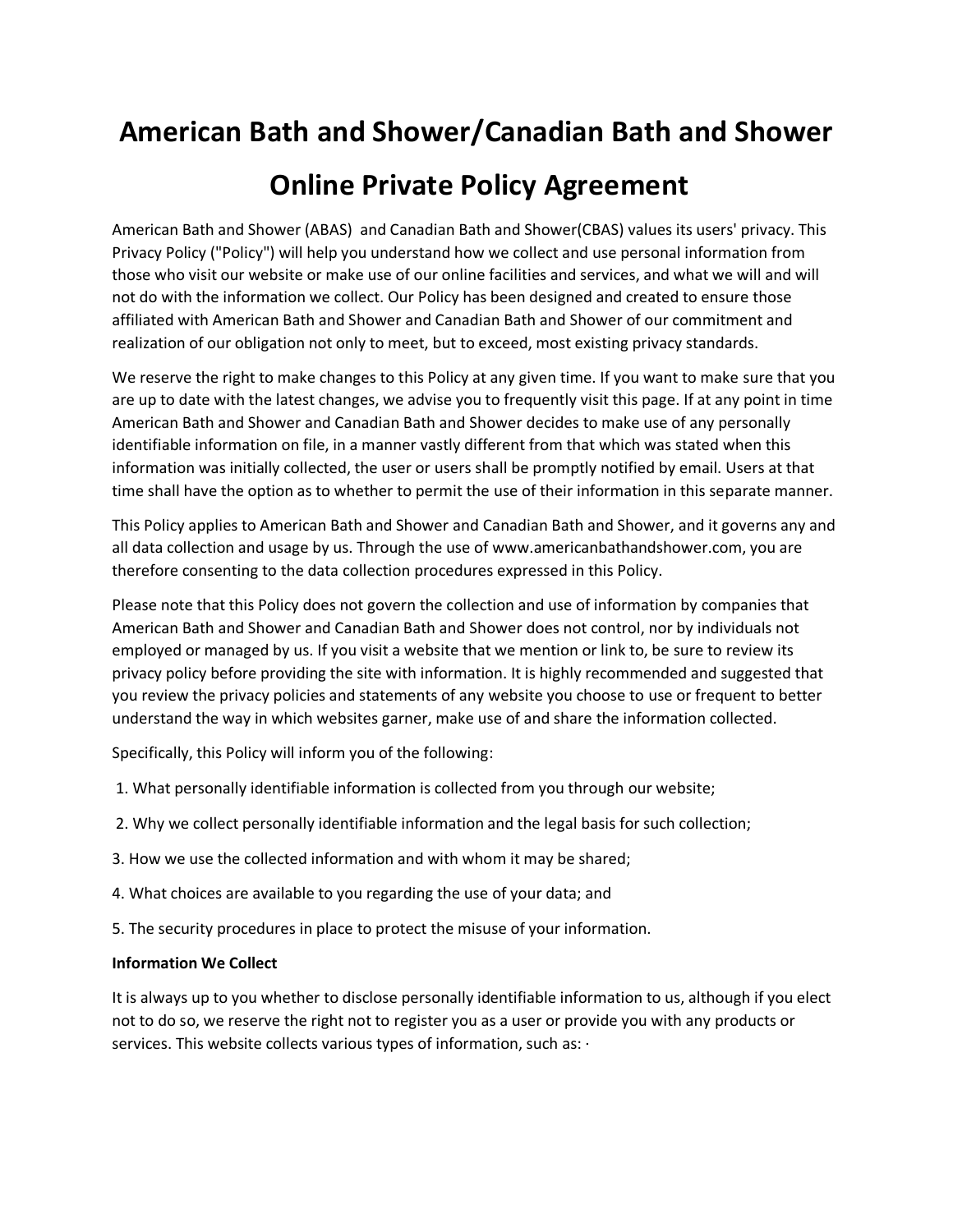Voluntarily provided information which may include your name, address, email address, billing and/or credit card information etc. which may be used when you purchase products and/or services and to deliver the services you have requested.

In addition, American Bath and Shower and Canadian Bath and Shower may have the occasion to collect non-personal anonymous demographic information, such as age, gender, household income, political affiliation, race and religion, as well as the type of browser you are using, IP address, or type of operating system, which will assist us in providing and maintaining superior quality service. Please rest assured that this site will only collect personal information that you knowingly and willingly provide to us by way of surveys, completed membership forms, and emails. It is the intent of this site to use personal information only for the purpose for which it was requested, and any additional uses specifically provided for on this Policy.

## **Why We Collect Information and For How Long**

We are collecting your data for several reasons:

- $\bullet$  To better understand your needs and provide you with the services you have requested;  $\cdot$  To fulfill our legitimate interest in improving our services and products;
- To send you promotional emails containing information we think you may like when we have your consent to do so;
- To contact you to fill out surveys or participate in other types of market research, when we have your consent to do so;
- To customize our website according to your online behavior and personal preferences.

The data we collect from you will be stored for no longer than necessary. The length of time we retain said information will be determined based upon the following criteria: the length of time your personal information remains relevant; the length of time it is reasonable to keep records to demonstrate that we have fulfilled our duties and obligations; any limitation periods within which claims might be made; any retention periods prescribed by law or recommended by regulators, professional bodies or associations; the type of contract we have with you, the existence of your consent, and our legitimate interest in keeping such information as stated in this Policy.

### **Use of Information Collected**

American Bath and Shower and Canadian Bath and Shower does not now, nor will it in the future, sell, rent or lease any of its customer lists and/or names to any third parties.

American Bath and Shower and Canadian Bath and Shower may collect and may make use of personal information to assist in the operation of our website and to ensure delivery of the services you need and request. At times, we may find it necessary to use personally identifiable information as a means to keep you informed of other possible products and/or services that may be available to you from [www.americanbathandshower.com](http://www.americanbathandshower.com/)

American Bath and Shower and Canadian Bath and Shower may also be in contact with you with regards to completing surveys and/or research questionnaires related to your opinion of current or potential future services that may be offered.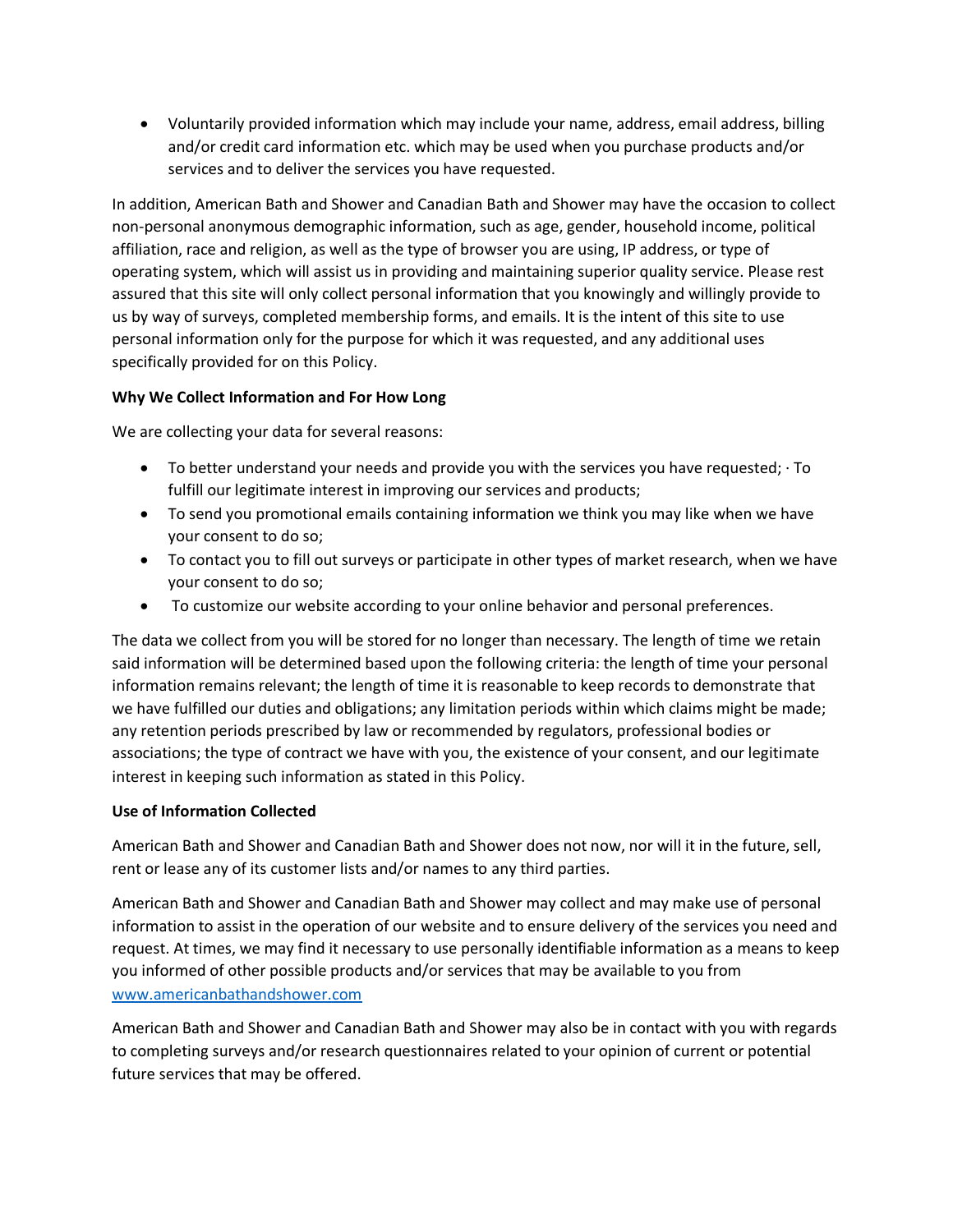American Bath and Shower and Canadian Bath and Shower uses various third-party social media features including but not limited to Facebook, Instagram, LinkedIn, and other interactive programs. These may collect your IP address and require cookies to work properly. These services are governed by the privacy policies of the providers and are not within American Bath and Shower's control.

#### **Disclosure of Information**

American Bath And Shower and Canadian Bath and Shower may not use or disclose the information provided by you except under the following circumstances:

- as necessary to provide services or products you have ordered;
- in other ways described in this Policy or to which you have otherwise consented;
- in the aggregate with other information in such a way so that your identity cannot reasonably be determined;
- as required by law, or in response to a subpoena or search warrant;
- to outside auditors who have agreed to keep the information confidential;
- as necessary to enforce the Terms of Service;
- as necessary to maintain, safeguard and preserve all the rights and property of American Bath And Shower and Canadian Bath and Shower.

#### **Non-Marketing Purposes**

American Bath and Shower and Canadian Bath and Shower greatly respects your privacy. We do maintain and reserve the right to contact you if needed for non-marketing purposes (such as bug alerts, security breaches, account issues, and/or changes in American Bath and Shower products and services). In certain circumstances, we may use our website, newspapers, or other public means to post a notice.

### **Children under the age of 13**

American Bath and Shower's and Canadian Bath and Shower's website is not directed to, and does not knowingly collect personal identifiable information from, children under the age of thirteen (13). If it is determined that such information has been inadvertently collected on anyone under the age of thirteen (13), we shall immediately take the necessary steps to ensure that such information is deleted from our system's database, or in the alternative, that verifiable parental consent is obtained for the use and storage of such information. Anyone under the age of thirteen (13) must seek and obtain parent or guardian permission to use this website.

### **Unsubscribe or Opt-Out**

All users and visitors to our website have the option to discontinue receiving communications from us by way of email or newsletters. To discontinue or unsubscribe from our website please send an email that you wish to unsubscribe to info@americanbathandshower.com. If you wish to unsubscribe or optout from any third-party websites, you must go to that specific website to unsubscribe or opt-out. American Bath and Shower and Canadian Bath and Shower will continue to adhere to this Policy with respect to any personal information previously collected.

#### **Links to Other Websites**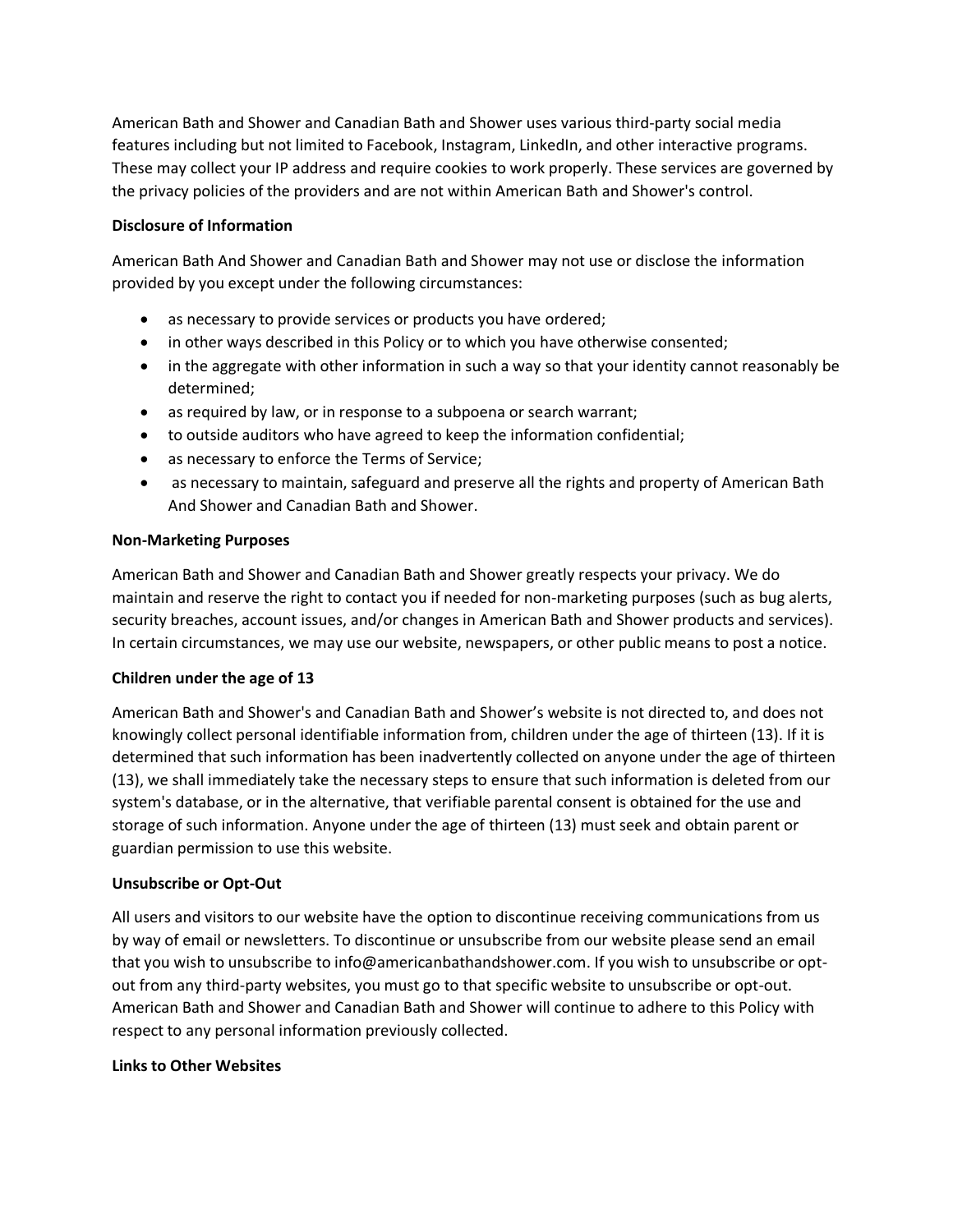Our website does contain links to affiliate and other websites. American Bath and Shower and Canadian Bath and Shower does not claim nor accept responsibility for any privacy policies, practices and/or procedures of other such websites. Therefore, we encourage all users and visitors to be aware when they leave our website and to read the privacy statements of every website that collects personally identifiable information. This Privacy Policy Agreement applies only and solely to the information collected by our website.

## **Notice to European Union Users**

American Bath and Shower's and Canadian Bath and Shower's operations are located primarily in the United States and Canada. If you provide information to us, the information will be transferred out of the European Union (EU) and sent to the United States or Canada. (The adequacy decision on the EU-US Privacy became operational on August 1, 2016. This framework protects the fundamental rights of anyone in the EU whose personal data is transferred to the United States or Canada for commercial purposes. It allows the free transfer of data to companies that are certified in the US and Canada under the Privacy Shield.) By providing personal information to us, you are consenting to its storage and use as described in this Policy.

### **Security**

American Bath and Shower and Canadian Bath and Shower takes precautions to protect your information. When you submit sensitive information via the website, your information is protected both online and offline. Wherever we collect sensitive information (e.g. credit card information), that information is encrypted and transmitted to us in a secure way. You can verify this by looking for a lock icon in the address bar and looking for "https" at the beginning of the address of the webpage.

While we use encryption to protect sensitive information transmitted online, we also protect your information offline. Only employees who need the information to perform a specific job (for example, billing or customer service) are granted access to personally identifiable information. The computers and servers in which we store personally identifiable information are kept in a secure environment. This is all done to prevent any loss, misuse, unauthorized access, disclosure or modification of the user's personal information under our control.

The company also uses Secure Socket Layer (SSL) for authentication and private communications to build users' trust and confidence in the internet and website use by providing simple and secure access and communication of credit card and personal information.

### **Acceptance of Terms**

By using this website, you are hereby accepting the terms and conditions stipulated within the Privacy Policy Agreement. If you are not in agreement with our terms and conditions, then you should refrain from further use of our sites. In addition, your continued use of our website following the posting of any updates or changes to our terms and conditions shall mean that you agree and acceptance of such changes.

### **How to Contact Us**

If you have any questions or concerns regarding the Privacy Policy Agreement related to our website, please feel free to contact us at the following email, telephone number or mailing address.